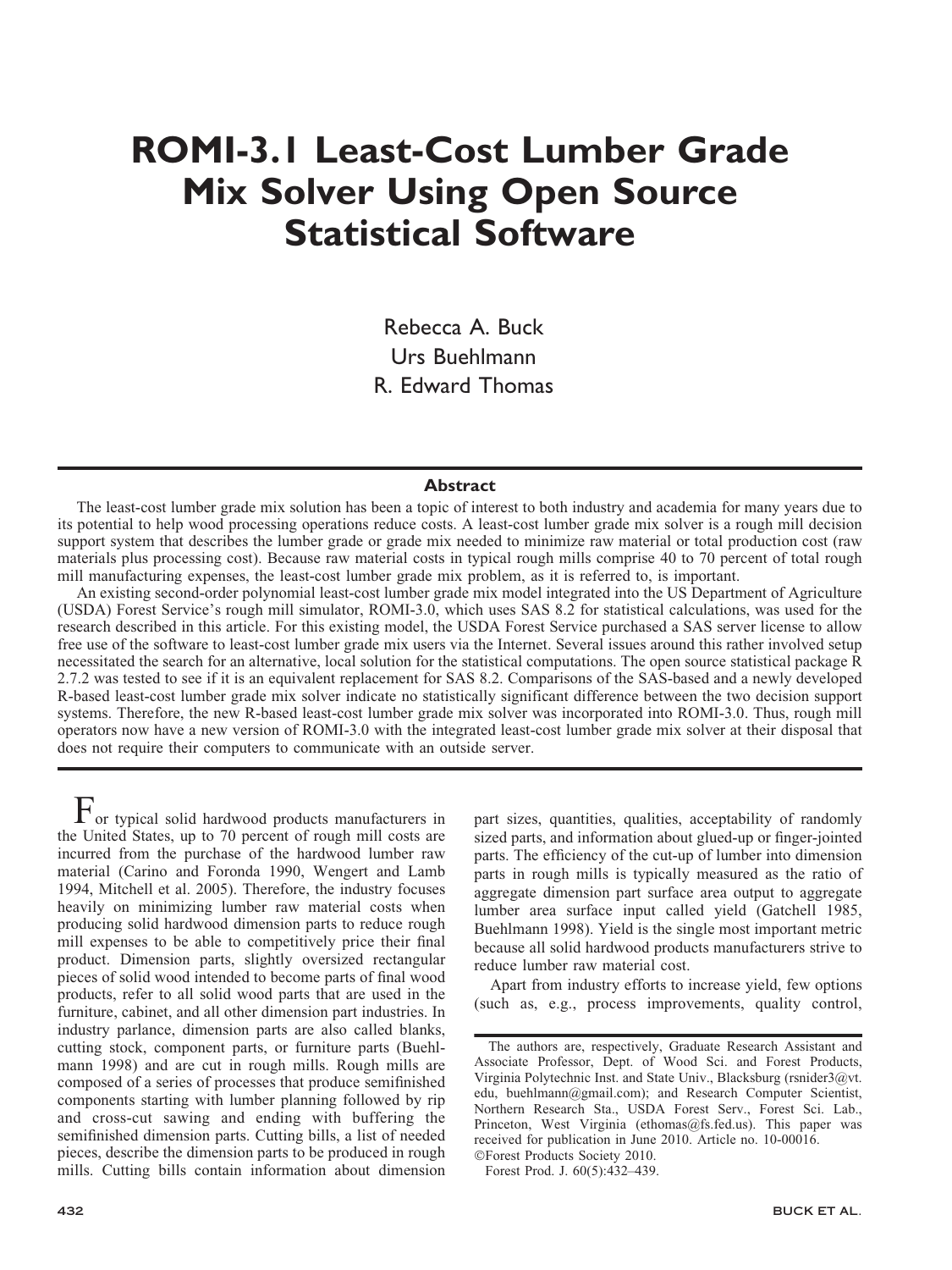material size reductions, and material substitution) exist for solid hardwood products manufacturers to reduce solid hardwood lumber dimension part costs. Manufacturers can also strive to minimize their total lumber costs by purchasing the lowest cost lumber grade or grade mix to satisfy a given cutting bill, a practice referred to as the leastcost lumber grade mix search in the industry (Zuo 2003; Zuo et al. 2004; Buehlmann et al. 2004, 2008; Buck 2009). Hardwood lumber, a natural, heterogeneous material of varying geometrical size containing randomly dispersed character marks (e.g., defects) that cover a part of the total lumber board area (Buehlmann and Thomas 2000), is graded according to the National Hardwood Lumber Association's (NHLA) quality standards (NHLA 2003). Official NHLA hardwood lumber quality classes (e.g., ''grades'' in industry parlance) are First and Seconds (FAS), Selects (SEL), No. 1 Common, No. 2A Common, and No. 3A Common. No. 3B Common lumber is also used, but not for appearance products (e.g., products for which appearance is most important) but mostly for industrial products (e.g., packaging; Table 1).

Large price differentials among quality classes exist. Processing costs are minimized by purchasing higher-grade lumber (Willard 1970) because higher-grade lumber requires fewer cuts to remove defects and less material has to be processed thanks to the higher yield achieved from the input material. Also, cutting bill requirements influence the grade that should be used to achieve minimum lumber costs. Lumber cost minimization requires a dynamic search for the least-cost lumber grade or grade mix, taking into account cutting bill requirements and lumber grade price differentials at given times (Zuo 2003; Zuo et al. 2004; Buehlmann et al. 2004, 2008; Buck 2009). Because market forces set hardwood lumber prices, they fluctuate according to supply and demand for each grade and relative to each other over time. It is these changing price differentials that open the opportunity to minimize total hardwood dimension part costs in a rough mill by finding the least-cost lumber grade or grade mix for a specific cutting bill given hardwood lumber market prices at a given moment (Buehlmann et al. 2004).

The least-cost lumber grade mix solver developed by Buehlmann et al. (2004, 2008), Zuo (2003), and Zuo et al. (2004) is a departure from previous solutions by Englerth and Schumann (1969), Hanover et al. (1973), Martens and Nevel (1985), Carino and Foronda (1990), Steele et al. (1990), Timson and Martens (1990), Harding (1991), Fortney (1994), Suter and Calloway (1994), Lawson et al. (1996), and Hamilton et al. (2002), which all used linear programming techniques to find the least-cost lumber grade mix. Such models require that both objective and constraint functions are simple linear (Winston 1994), an assumption that Zuo et al. (2004) proved to be violated by the yield– lumber grade mix relationship. Therefore, Zuo et al. (2004) and Buehlmann et al. (2004, 2008) used a second-order polynomial model, which does not require linearity to produce valid results to find the least-cost lumber grade mix solution. Buehlmann et al. (2008) also compared the performance of the new least-cost lumber grade mix solver with OPTIGRAMI (Lawson et al. 1996), a widely used least-cost lumber grade mix solution created, maintained, and provided for free by the US Department of Agriculture (USDA) Forest Service. A performance comparison by Buehlmann et al. (2008) showed that the new solution of Buehlmann et al. provides lower-cost grade mix solutions with maximum savings of up to 10 percent of total lumber purchasing and processing costs.

However, the least-cost lumber grade mix solver solution from Zuo et al. (2004) and Buehlmann et al. (2008) requires statistical algorithms provided by SAS 8.2 (proc RSREG command; SAS Institute Inc. 2002). SAS is an expensive, specialized statistical business analysis software unlikely to

|                |                                               |                                                                                                   | Clear           | Allowable cuts to obtain part                                                                                                                                                                                 |                            |  |  |  |
|----------------|-----------------------------------------------|---------------------------------------------------------------------------------------------------|-----------------|---------------------------------------------------------------------------------------------------------------------------------------------------------------------------------------------------------------|----------------------------|--|--|--|
| Grade          | Board width and length minimum                | Minimum part size                                                                                 | area $(\% )$    | Part length                                                                                                                                                                                                   | Cuts                       |  |  |  |
| FAS            | 15.2 cm $\times$ 2.44 m (6 in. $\times$ 8 ft) | 10.2 cm $\times$ 1.50 m or 7.6 cm $\times$ 2.13 m (4 in.<br>$\times$ 5 ft or 3 in. $\times$ 7 ft) | $83\frac{1}{3}$ | 1.22–2.13 m $(4-7$ ft)<br>2.44–3.36 m $(8-11 \text{ ft})$<br>$3.66 - 4.57$ m $(12 - 15$ ft)<br>$>4.88$ m ( $>16$ ft)                                                                                          | 2<br>3<br>4                |  |  |  |
| <b>SEL</b>     | 10.2 cm $\times$ 1.83 m (4 in. $\times$ 6 ft) | 10.2 cm $\times$ 1.50 m or 7.6 cm $\times$ 2.13 m (4 in.<br>$\times$ 5 ft or 3 in. $\times$ 7 ft) | $66\frac{2}{3}$ | Better side same as FAS,<br>reverse side better than 1C                                                                                                                                                       |                            |  |  |  |
| 1 <sup>C</sup> | 7.6 cm $\times$ 1.22 m (3 in. $\times$ 4 ft)  | 10.2 cm $\times$ 0.61 m or 7.6 cm $\times$ 2.13 m (4 in.<br>$\times$ 2 ft or 3 in. $\times$ 7 ft) | $66\frac{2}{3}$ | $0.92 - 1.22$ m $(3 - 4$ ft)<br>$1.50 - 2.13$ m $(5 - 7$ ft)<br>$2.44 - 3.05$ m $(8 - 10$ ft)<br>$3.36 - 3.97$ m $(11 - 13$ ft)<br>$>4.27$ m ( $>14$ ft)                                                      | 2<br>3<br>4<br>5           |  |  |  |
| 2AC            | 7.6 cm $\times$ 1.22 m (3 in, $\times$ 4 ft)  | 7.6 cm $\times$ 0.61 m (3 in. $\times$ 2 ft)                                                      | 50              | $0.61 - 0.92$ m $(2 - 3$ ft)<br>$1.22 - 1.5$ m $(4 - 5$ ft)<br>1.83–2.13 m $(6-7$ ft)<br>2.44–2.74 m $(8-9 \text{ ft})$<br>3.05-3.36 m $(10-11 \text{ ft})$<br>3.66–3.97 m $(12–13 \text{ ft})$<br>$(>14$ ft) | 2<br>3<br>4<br>5<br>6<br>7 |  |  |  |
| 3AC            | 7.6 cm $\times$ 1.22 m (3 in. $\times$ 4 ft)  | 7.6 cm $\times$ 0.61 m (3 in. $\times$ 2 ft)                                                      | $33\frac{1}{3}$ | No limit to no. of cuts                                                                                                                                                                                       |                            |  |  |  |
| 3BC            | 7.6 cm $\times$ 1.22 m (3 in, $\times$ 4 ft)  | 3.8 cm $\times$ 0.61 m (1.5 in. $\times$ 2 ft)                                                    | 25              | No limit to no. of cuts                                                                                                                                                                                       |                            |  |  |  |

Table 1.—National Hardwood Lumber Association guidelines.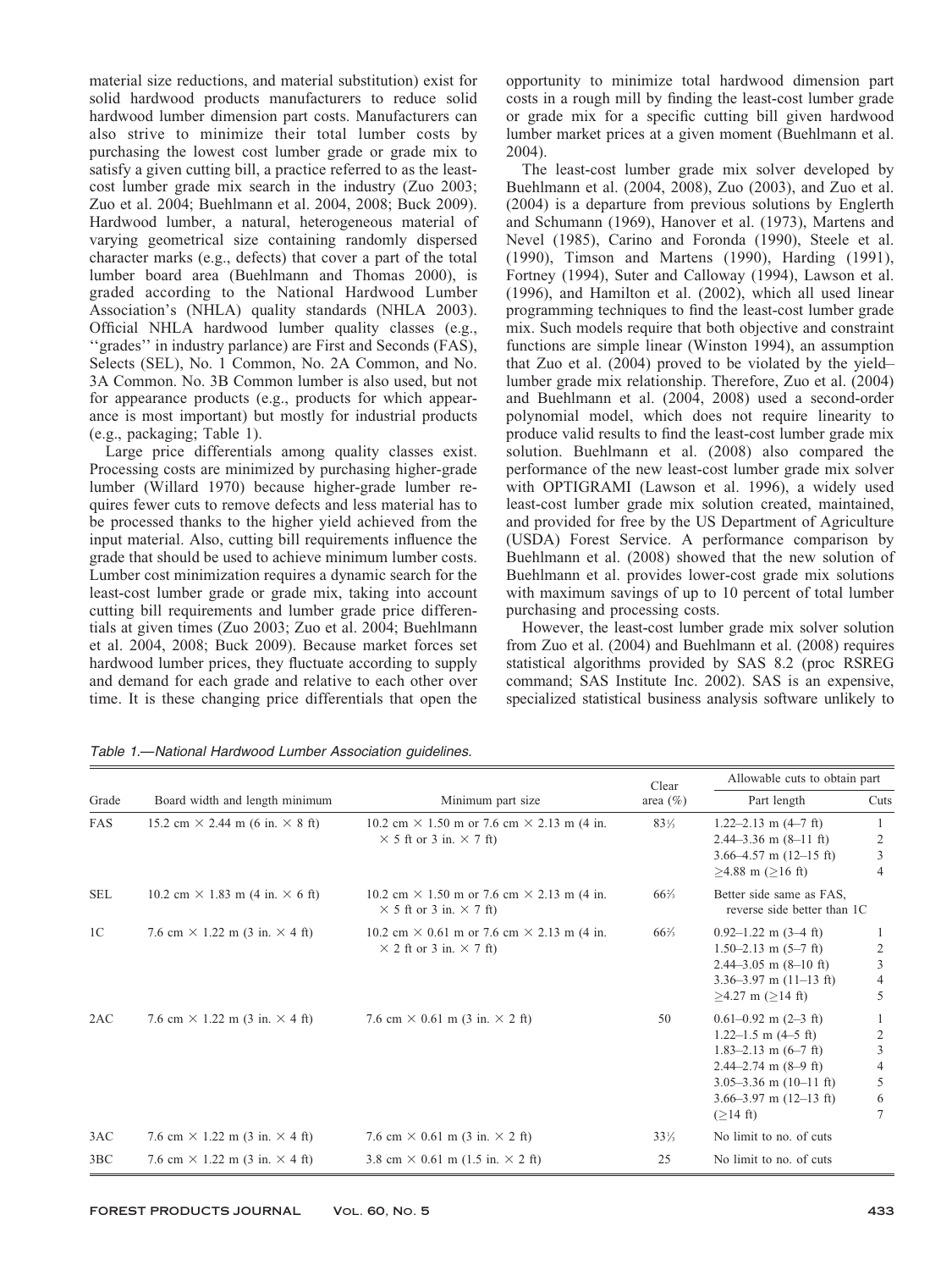be found in hardwood lumber processing companies. Therefore, Thomas and Weiss (2006) installed a server running SAS 8.2 at the USDA Forest Service research laboratory in Princeton, West Virginia, so that industry users could remotely have their calculations performed. Rough mill operators investigating the least-cost lumber grade mix solution for their dimension parts needs would run the ROMI-3.0 lumber cut-up simulation on their local computers. They would then transfer the yield data to the USDA Forest Service server running SAS 8.2, which calculates the leastcost lumber grade mix solution and feeds the results back to the remote user. Experience has shown that even with free access to SAS 8.2, rough mill users are reluctant to use the least-cost lumber grade mix solver. Reasons assumed to play a role for industry users' reluctance to use the new least-cost lumber grade mix solver incorporated in ROMI-3.0 include the need to submit proprietary yield and cost data to a government server. Other concerns are the need for an Internet connection, and limitations as to the number of users being able to connect to SAS 8.2 simultaneously at any given time. In its quest to make the US hardwood industries more competitive in global markets, the USDA Forest Service's Wood Education and Resources Center (WERC) funded research to replace SAS 8.2 with a no-cost, locally run statistical package. The WERC thus addressed industry concerns and helped the USDA Forest Service save resources currently spent on purchasing and maintaining the SAS 8.2 statistical package and its associated server. R 2.7.2 (Venables et al. 2008), an open source, free statistical package has response surface modeling capabilities similar to those of SAS 8.2 and was considered as a candidate for this endeavor. Consequently, this research investigated whether R 2.7.2 can provide equivalent statistical calculations to those of SAS 8.2 and whether the least-cost lumber grade mix solver using R 2.7.2 (Buehlmann et al. 2004) can be incorporated into ROMI-3.0 (Weiss and Thomas 2005, Thomas and Weiss 2006).

## Materials and Methods

This research involved the least-cost lumber grade mix solver developed by Zuo (2003) and Buehlmann et al. (2004); two statistical software packages, SAS 8.2 (SAS 2002) and R 2.7.2 (Venables et al. 2008); and the USDA Forest Service's rough mill simulation software (Thomas 1999a, 1999b; Weiss and Thomas 2005; Thomas and Weiss 2006).

#### Least-cost lumber grade mix solver

Buehlmann et al. (2004) and Zuo et al. (2004) conducted the original research leading to the current least-cost lumber grade mix solver solution incorporated into ROMI-3.0 (Weiss and Thomas 2005, Thomas and Weiss 2006).

Using the least-cost grade mix solver requires the rough mill operator to enter rough mill processing information, a cutting bill, as well as raw material and processing costs into ROMI-3.0. ROMI-3.0 then runs simulations for 25 lumber combinations to obtain the initial data to build a cost response surface used for the least-cost determination (Table 2; Zuo 2003). Lumber yields from the 25 simulations are transformed to cost data using cost equations from Zuo (2003). Equation 1 transforms yield to raw material lumber cost per cubic meter (or thousand board feet [MBF]) of parts. A raw material cost response surface is then generated

Table 2.—25 Lumber grade combinations executed by ROMI-3.0 for initial response surface data.

| Run no.        | FAS              | <b>SEL</b>       | $1\mathrm{C}$    | 2AC              | 3AC              |
|----------------|------------------|------------------|------------------|------------------|------------------|
| $\mathbf{1}$   | $\overline{0}$   | $\overline{0}$   | $\mathbf{0}$     | 20               | 80               |
| $\overline{c}$ | $\overline{0}$   | $\overline{0}$   | $\mathbf{0}$     | 60               | 40               |
| $\overline{3}$ | $\boldsymbol{0}$ | $\overline{0}$   | $\mathbf{0}$     | 100              | $\boldsymbol{0}$ |
| $\overline{4}$ | $\overline{0}$   | $\overline{0}$   | 20               | $\overline{0}$   | 80               |
| 5              | $\overline{0}$   | $\mathbf{0}$     | 50               | 50               | $\overline{0}$   |
| 6              | $\overline{0}$   | $\overline{0}$   | 50               | 50               | $\overline{0}$   |
| $\overline{7}$ | $\overline{0}$   | $\overline{0}$   | 60               | $\boldsymbol{0}$ | 40               |
| 8              | $\boldsymbol{0}$ | $\boldsymbol{0}$ | 100              | $\boldsymbol{0}$ | $\boldsymbol{0}$ |
| 9              | $\mathbf{0}$     | 20               | $\mathbf{0}$     | $\overline{0}$   | 80               |
| 10             | $\overline{0}$   | 50               | $\mathbf{0}$     | 50               | $\boldsymbol{0}$ |
| 11             | $\mathbf{0}$     | 50               | $\mathbf{0}$     | 50               | $\mathbf{0}$     |
| 12             | $\overline{0}$   | 50               | 50               | $\boldsymbol{0}$ | $\mathbf{0}$     |
| 13             | $\overline{0}$   | 50               | 50               | $\mathbf{0}$     | $\mathbf{0}$     |
| 14             | $\boldsymbol{0}$ | 60               | 40               | $\boldsymbol{0}$ | $\mathbf{0}$     |
| 15             | $\boldsymbol{0}$ | 100              | $\boldsymbol{0}$ | $\boldsymbol{0}$ | $\boldsymbol{0}$ |
| 16             | 50               | $\mathbf{0}$     | $\mathbf{0}$     | 50               | $\mathbf{0}$     |
| 17             | 50               | $\mathbf{0}$     | $\mathbf{0}$     | 50               | $\mathbf{0}$     |
| 18             | 50               | $\mathbf{0}$     | 50               | $\overline{0}$   | $\mathbf{0}$     |
| 19             | 50               | $\boldsymbol{0}$ | 50               | $\boldsymbol{0}$ | $\mathbf{0}$     |
| 20             | 50               | 50               | $\mathbf{0}$     | $\mathbf{0}$     | $\mathbf{0}$     |
| 21             | 50               | 50               | $\mathbf{0}$     | $\mathbf{0}$     | $\overline{0}$   |
| 22             | 60               | $\boldsymbol{0}$ | $\mathbf{0}$     | $\boldsymbol{0}$ | 40               |
| 23             | 60               | $\mathbf{0}$     | $\mathbf{0}$     | $\mathbf{0}$     | 40               |
| 24             | 100              | $\boldsymbol{0}$ | $\mathbf{0}$     | $\boldsymbol{0}$ | $\boldsymbol{0}$ |
| 25             | 100              | $\boldsymbol{0}$ | $\mathbf{0}$     | $\boldsymbol{0}$ | $\mathbf{0}$     |

using the yields from the 25 lumber grade combinations discussed above (Table 2) and the cost data.

$$
Cost_j = \frac{\sum_{i=1}^{5} G_i M_i}{Yield_i}
$$
 (1)

where

- $G_i$  = the proportion of each lumber grade;
- $M_i$  = the market price per cubic meter (or MBF) of each lumber grade;
	- $i = 1$  for FAS, 2 for SEL, 3 for 1 Common, 4 for 2A Common, and 5 for 3A Common; and
	- $j =$  observation of a grade combination run.

Equation 2 transforms yield to total production cost (raw material plus processing costs) per cubic meter (or MBF) of parts and a total production cost response surface is generated.

$$
Cost_i = \frac{\sum_{i=1}^{5} G_i (M_i + P_i)}{Yield_i}
$$
 (2)

where

- $G_i$  = the proportion of each lumber grade;
- $M_i$  = the market price per cubic meter (or MBF) of each lumber grade;
- $P_i$  = the processing cost per cubic meter (or MBF) of each lumber grade;
	- $i = 1$  for FAS, 2 for SEL, 3 for 1 Common, 4 for 2A Common, and 5 for 3A Common; and
	- $j =$  observation of a grade combination run.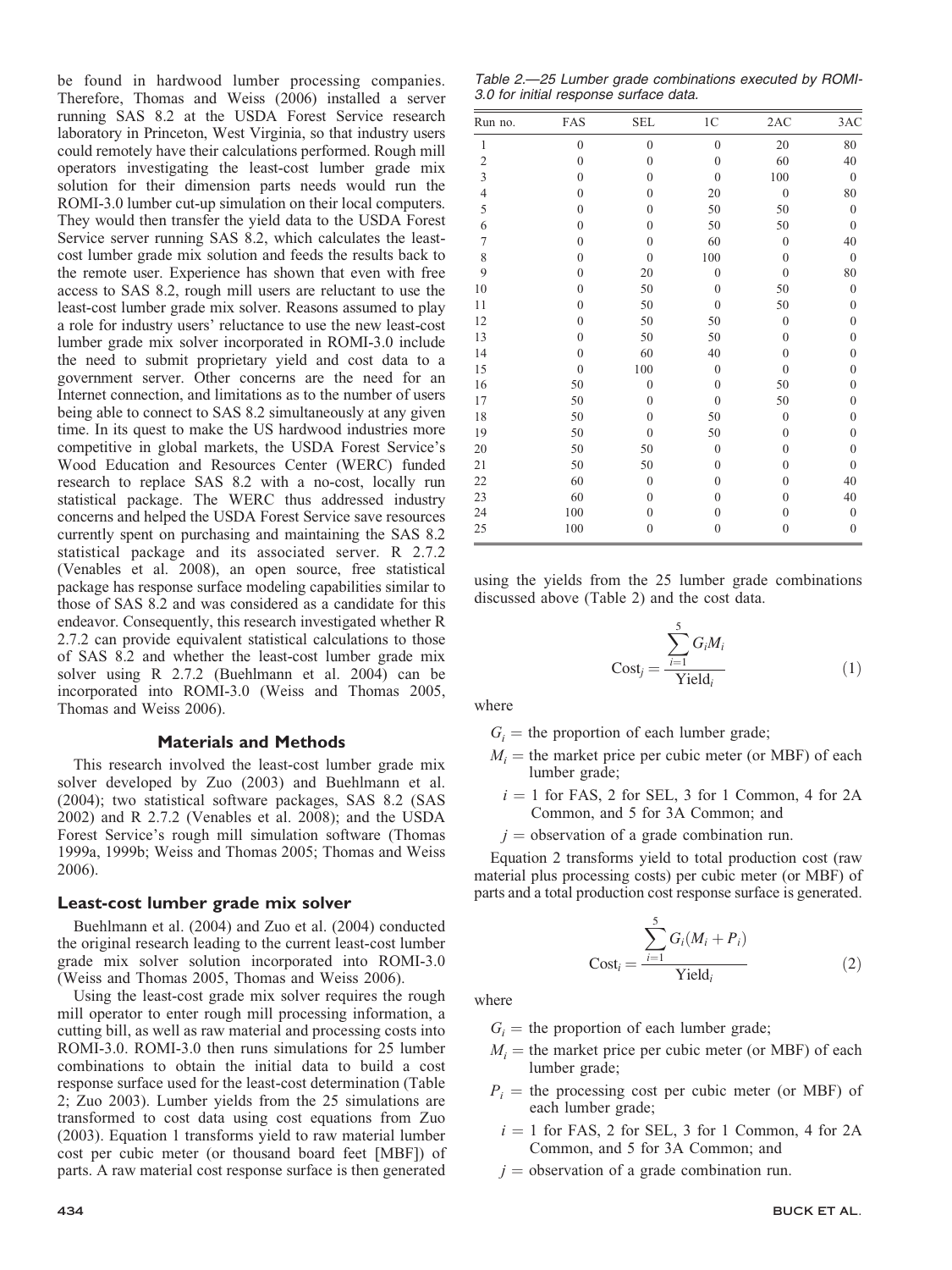For simplification, Equation 2 is used in the least-cost grade mix solver. Users who only wish to optimize raw material costs enter a zero value as processing cost. The cost response surface model is generated using the response surface regression (RSREG) procedure of SAS 8.2.

## Statistical software packages

SAS 8.2 is a widely used, powerful statistical analysis software package created, maintained, and sold by SAS Institute Inc., Cary, North Carolina (SAS 2002). The original version of the least-cost lumber grade mix solver (Zuo et al. 2004; Buehlmann et al. 2004, 2008) uses a second-order polynomial cost response surface based on SAS 8.2's proc RSREG command to generate the solution. The cost response surface created is based on predicted yield information obtained from ROMI-3.0 (Weiss and Thomas 2005, Thomas and Weiss 2006), and lumber and processing cost information supplied by the user.

For this research, in an effort to use the latest version of the SAS software, it was decided to use SAS 9.2 (SAS Institute Inc. 2007) for the tests, although this necessitated the repetition of earlier test runs (Buehlmann et al. 2004, 2008).

R 2.7.2 (Venables et al. 2008), an open source, no-cost statistical package with similar surface modeling capabilities as SAS 9.2 under the response surface methodology (RSM) command, is considered an alternative to SAS 9.2. R 2.7.2 can be run on local computers without incurring charges, avoiding the need to perform statistical calculations on the USDA Forest Service's server running SAS. A copy of R 2.7.2 (Murdoch 2008) and the RSM package (Lenth 2009) was downloaded from the Internet and instructions were studied (Venables et al. 2008). Help in coding the R-based least-cost lumber grade mix solver was obtained from the Laboratory for Interdisciplinary Statistical Analysis at Virginia Polytechnic Institute and State University (LISA 2009), a statistical consulting group associated with the Statistics Department at the university. The R-based least-cost lumber grade mix solver uses the RSM procedure to create the polynomial response surface model. In R 2.7.2, the model is created using the method of least squares. Canonical analysis determines the shape of the cost response surface and ridge analysis determines the absolute minimums or maximums, following essentially the same methods as SAS 9.2 (SAS 2007). The predict (PRED) procedure can be used to predict a grid of leastcost lumber grade mix solutions; in this way, it is not necessary to examine the entire cost response surface. Based on studying the literature and the mathematics involved, it is expected that the R-based least-cost lumber grade mix solver will return the same or similar results to the SAS-based solution.

## ROMI settings

Zuo et al. (2004) and Buehlmann et al. (2004, 2008) used ROMI-RIP 2.0 (Thomas 1999a, 1999b) for their research. Weiss and Thomas (2005) and Thomas and Weiss (2006) developed ROMI-3.0 as an improved version of ROMI-RIP 2.0 that also includes cross-cut first capabilities. To avoid confounding of main effects from testing the SAS 9.2–based least-cost lumber grade mix solver to the R 2.7.2–based least-cost lumber grade mix solver, it was decided to use ROMI-3.0 for initial tests. Additional tests were made to

compare the original, validated SAS 9.2 least-cost lumber grade mix solver to the new R 2.7.2 least-cost lumber grade mix solver using the SAS 9.2 statistical package and ROMI-RIP 2.0 simulation program and R 2.7.2 statistical package and ROMI-3.0 simulation. Settings of ROMI-3.0 and ROMI-RIP 2.0 for these tests were

- Rip-first lumber cut-up
- All blades movable arbor (24-in. arbor width)
- Salvage parts cut to primary length and width
- Total yield includes primary and salvage yields (e.g., no excess salvage)
- Complex dynamic exponential part prioritization
- No random-width nor random-length parts
- Continuous update of parts
- 0-inch end trim
- $\bullet$  ¼-inch side trim, rip kerf, and chop kerf

## Lumber data

The Data Bank for Kiln-Dried Red Oak Lumber (Gatchell et al. 1998) was used for this research. Lumber grades used were FAS, SEL, 1 Common, 2A Common, and 3A Common. ROMI randomly generates lumber files according to the 25 lumber grade combinations in Table 2 (Zuo 2003). ROMI-3.0 and ROMI-RIP 2.0 use these lumber files to simulate the lumber cut-up process and returns estimated lumber yields, e.g., the cubic meter (or board feet) of parts obtained over the cubic meter of raw material used (Gatchell 1985, Buehlmann 1998). This yield data is then transformed to cost data using Equation 2. The lumber grade combinations and the cost data are used to build a cost response surface using the least-cost grade mix solver (Zuo 2003).

For the least-cost lumber grade mix solver to find the minimum cost solution, lumber raw material and processing costs must be provided. For this research the following prices taken from the 2009 Weekly Hardwood Review (Anonymous 2009) were used: US\$470 per  $m<sup>3</sup>$  (US\$1,110) per MBF) of FAS lumber, US\$398 per m<sup>3</sup> (US\$940 per MBF) of SEL, US\$326 per m<sup>3</sup> (US\$770 per MBF) of 1 Common, US\$254 per m<sup>3</sup> (US\$600 per MBF) of 2A Common, and US\$222 per  $m<sup>3</sup>$  (US\$523 per MBF) of 3A Common lumber. For all tests involving processing costs, US\$85 per m3 (US\$200 per MBF) infeed lumber processed was used for all lumber grades (Buehlmann and Zaech 2001).

## Cutting bills

Ten industry cutting bills originally used by Wengert and Lamb (1994; cutting bill E), Thomas (1996; cutting bills A, B, C, D, F, G, H, I, and J), and Buehlmann (1998; Buehlmann cutting bill) were used to compare the SASbased least-cost lumber grade mix solver with the R-based least-cost lumber grade mix solver. Details of the cutting bills used can be found in Table 3 (Zuo et al. 2004) and a more detailed description of the cutting bills is provided in Buck (2009).

## Validation of R 2.7.2–based least-cost lumber grade mix solver

The R 2.7.2–based least-cost lumber grade mix solver uses the rough mill simulator ROMI-3.0 (Weiss and Thomas 2005, Thomas and Weiss 2006) and the statistical package R 2.7.2 (Venables et al. 2008). As discussed above, the R-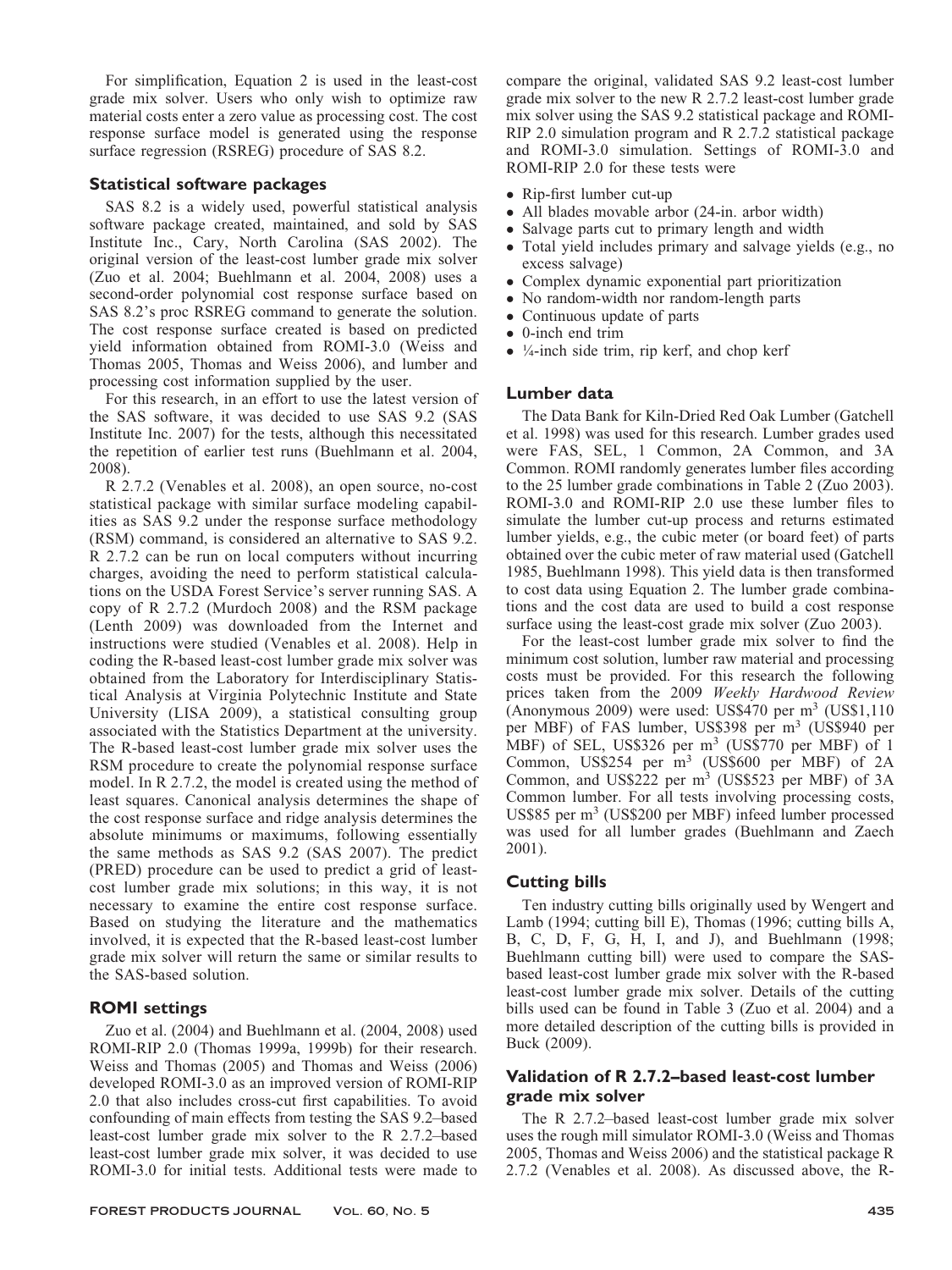Table 3.—Rank of difficulty for each cutting bill (Zuo et al. 2004).

| Cutting bill | Rank <sup>a</sup> | No. of parts | No. of widths | No. of lengths |
|--------------|-------------------|--------------|---------------|----------------|
| А            |                   |              |               |                |
| B            |                   | 10           |               |                |
| C            |                   | 25           |               | 16             |
| D            |                   |              |               |                |
| E            |                   |              |               |                |
| F            |                   | 12           |               |                |
| Buehlmann    |                   | 20           |               |                |
| G            |                   | 20           |               |                |
| Н            |                   | 8            |               |                |
|              | 10                | 16           |               |                |
|              |                   |              |               |                |

<sup>a</sup> The cutting bills were ranked from easiest to hardest as defined in Thomas (1996). The ranking for Wengert and Lamb's (1994) cutting bill E and the Buehlmann (1998) cutting bill were ranked using the same criteria used in Thomas (1996).

based least-cost grade mix solver is compared with the SAS 9.2–based (SAS 2007) least-cost lumber grade mix solver. Additional tests were made to compare the original SAS 9.2–based least-cost lumber grade mix solver with the new R 2.7.2–based least-cost lumber grade mix solver using the SAS 9.2 statistical package and ROMI-RIP 2.0 simulation program and the R 2.7.2 statistical package and ROMI-3.0 simulation program. A two-paired t test ( $\alpha = 0.05$ ) was performed to test for differences between yield and the minimum cost solutions (lumber cost or lumber plus processing cost) from both least-cost lumber grade mix solvers (R 2.7.2 and SAS 9.2).

#### **Results**

Least-cost lumber grade mix solutions derived by ROMI-3.0 and SAS 9.2 and by ROMI-3.0 and R 2.7.2 were compared to see if both solutions are equivalent. Scenarios involving both lumber costs only and lumber and processing costs combined were tested. Table 4 shows the least-cost lumber grade mix solutions from both the SAS 9.2–based and the R 2.7.2–based versions of the least-cost lumber grade mix solvers for the 11 cutting bills (Zuo et al. 2004) tested. No processing costs were considered in this first set of test runs. Table 5 shows the least-cost lumber grade mix solutions from the SAS 9.2–based and R 2.7.2–based versions including US\$85 per m<sup>3</sup> (US\$200 per MBF) processing costs for all grades for the 11 cutting bills (Zuo et al. 2004) tested.

Least-cost lumber grade mix solutions derived by ROMI-RIP 2.0 and SAS 9.2 and by ROMI-3.0 and R 2.7.2 were compared to see if both solutions are similar. Scenarios involving lumber costs only were tested. Table 6 shows the least-cost lumber grade mix solutions from both the SAS 9.2–based and the R 2.7.2–based versions of the least-cost lumber grade mix solver for the 11 cutting bills (Zuo et al. 2004) tested. No processing costs were considered in this set of test runs.

### **Discussion**

It was expected that the R-based solutions would be equivalent or similar to those of the SAS-based solutions. For direct comparison, the same lumber data, cost data, and initial 25 lumber grade combinations were used to generate the cost response surface and least-cost lumber grade mix.

Tables 4 and 5 show that the least-cost lumber grade mix solutions for the SAS-based and R-based least-cost lumber grade mix solvers were exactly the same. For example, in Table 4, the least-cost lumber grade mix solution for cutting bill A included 100 percent 2AC lumber with a raw material cost of US\$553 per m3 (US\$1,305 per MBF) for both the SAS 9.2–based and the R 2.7.2–based least-cost lumber grade mix solvers. Similarly, in Table 5, the least-cost lumber grade mix solution for cutting bill A included 100 percent 1C lumber with a total production cost (raw material plus processing) of US\$85 per  $m<sup>3</sup>$  (US\$1,667 per MBF) for both the SAS 9.2–based and R 2.7.2–based least-cost lumber grade mix solvers. Since all results from both least-cost lumber grade mix solvers are identical, it is proven that the R 2.7.2–based least-cost lumber grade mix solver is an equivalent alternative for the SAS 9.2–based least-cost lumber grade mix solver. Thus, no statistical testing (at the 95% significance level) was necessary.

Least-cost lumber grade mix solver solutions for raw material only favor using lower quality lumber showing that processing costs are important in determining true least-cost lumber grade mix solutions. In the original setup for the least-cost lumber grade mix model by Zuo (2003) and Buehlmann et al. (2004), only a maximum of 80 percent 3AC lumber is allowed. This is because tests have shown that solutions using more than 80 percent 3AC lumber often result in extremely low yields (Zuo 2003, Buehlmann et al.

Table 4.—Raw material LCGM solutions with the SAS 9.2–based and R 2.7.2–based LCGM solvers.<sup>a</sup>

| Cutting                   |    | SAS 9.2-based LCGM solver |     |     |  |       |       |       |    |   | R 2.7.2-based LCGM solver |     |   |       |       |       |  |  |  |
|---------------------------|----|---------------------------|-----|-----|--|-------|-------|-------|----|---|---------------------------|-----|---|-------|-------|-------|--|--|--|
| bill                      | F  | S                         |     | ∍   |  |       | $C_1$ | $C_2$ | F  | S |                           |     | 3 |       | $C_1$ | $C_2$ |  |  |  |
| $\mathbf{A}$              |    |                           |     | 100 |  | 45.98 | 553   | 1,305 |    |   |                           | 100 |   | 45.98 | 553   | 1,305 |  |  |  |
| B                         |    |                           | 40  | 60  |  | 53.76 | 527   | 1,243 |    |   | 40                        | 60  |   | 53.76 | 527   | 1,243 |  |  |  |
| $\mathcal{C}$             |    |                           | 90  | 10  |  | 51.69 | 617   | 1,457 |    |   | 90                        | 10  |   | 51.69 | 617   | 1,457 |  |  |  |
| D                         |    |                           |     | 100 |  | 42.17 | 603   | 1,423 |    |   |                           | 100 |   | 42.17 | 603   | 1,423 |  |  |  |
| E                         | 80 |                           |     | 20  |  | 52.24 | 821   | 1,938 | 80 |   |                           | 20  |   | 52.24 | 821   | 1,938 |  |  |  |
| $\boldsymbol{\mathrm{F}}$ | 80 |                           |     | 20  |  | 60.71 | 704   | 1,661 | 80 |   |                           | 20  |   | 60.71 | 704   | 1,661 |  |  |  |
| G                         | 80 |                           |     | 20  |  | 62.12 | 688   | 1,623 | 80 |   |                           | 20  |   | 62.12 | 688   | 1,623 |  |  |  |
| H                         | 80 |                           |     | 20  |  | 62.62 | 682   | 1.610 | 80 |   |                           | 20  |   | 62.62 | 682   | 1,610 |  |  |  |
|                           |    |                           | 100 |     |  | 56.62 | 576   | 1,360 |    |   | 100                       |     |   | 56.62 | 576   | 1,360 |  |  |  |
|                           |    |                           |     | 100 |  | 51.45 | 494   | 1.166 |    |   |                           | 100 |   | 51.45 | 494   | 1,166 |  |  |  |
| Bue.                      |    |                           | 100 |     |  | 56.83 | 575   | 1,356 |    |   | 100                       |     |   | 56.83 | 575   | 1,356 |  |  |  |

 $^a$  LCGM = least-cost lumber grade mix; F, S, 1, 2, 3, Y, C<sub>1</sub>, and C<sub>2</sub> = FAS, SEL, 1C, 2AC, 3AC, yield (%), cost (US\$ per m<sup>3</sup>), and cost (US\$ per MBF), respectively; Bue. = Buehlmann.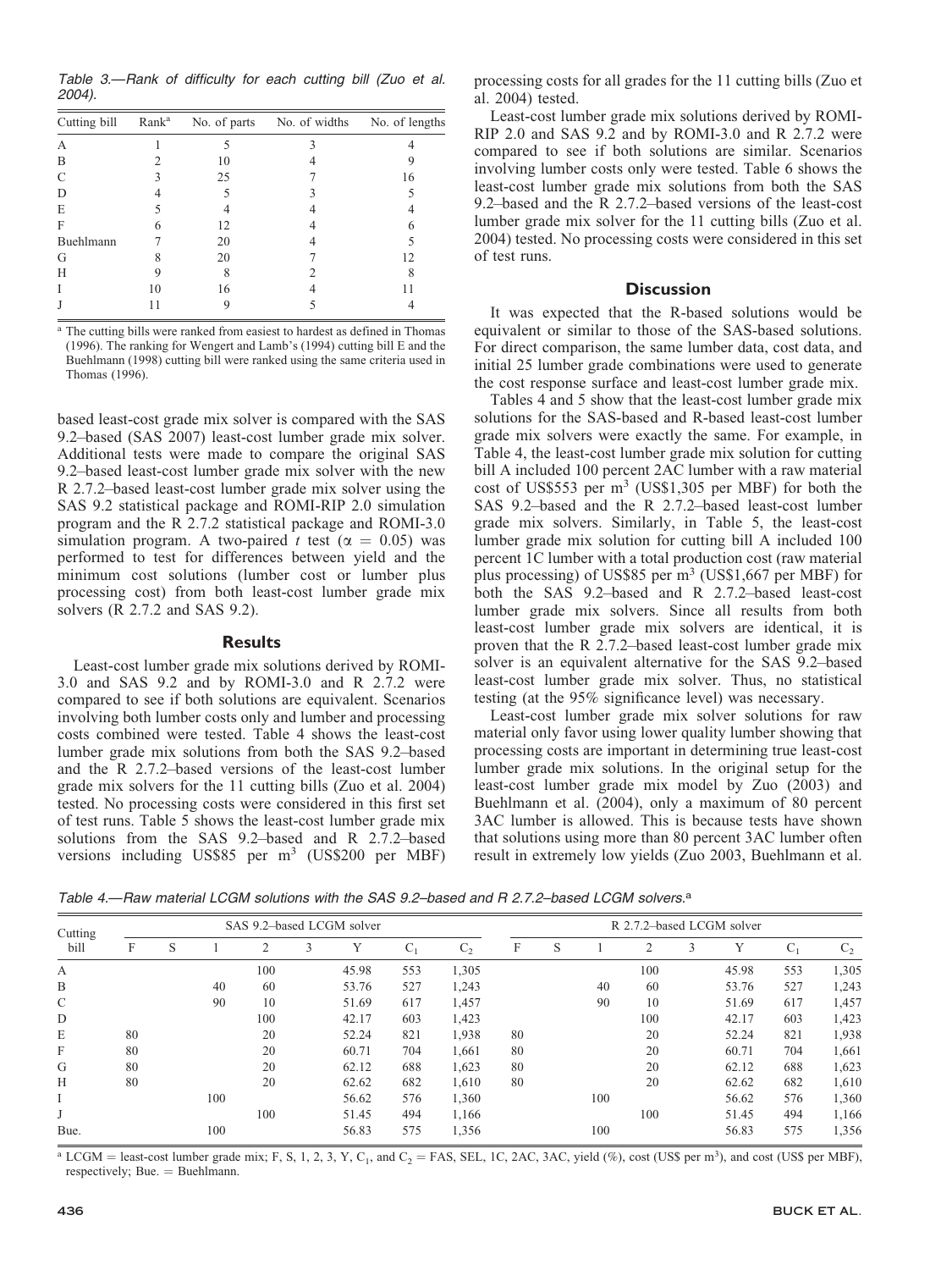Table 5.—Total production LCGM solutions with the SAS 9.2–based and R 2.7.2–based LCGM solvers.<sup>a</sup>

| Cutting |    | SAS 9.2-based LCGM solver |     |    |   |       |       |       |    |   | R 2.7.2–based LCGM solver |    |   |       |       |       |  |  |  |
|---------|----|---------------------------|-----|----|---|-------|-------|-------|----|---|---------------------------|----|---|-------|-------|-------|--|--|--|
| bill    | F  | S                         |     | 2  | 3 | Y     | $C_1$ | $C_2$ | F  | S |                           |    | 3 | Y     | $C_1$ | $C_2$ |  |  |  |
| А       |    |                           | 100 |    |   | 58.19 | 706   | 1.667 |    |   | 100                       |    |   | 58.19 | 706   | 1,667 |  |  |  |
| B       |    |                           | 90  | 10 |   | 60.00 | 673   | 1,589 |    |   | 90                        | 10 |   | 60.00 | 673   | 1,589 |  |  |  |
| C       |    |                           | 100 |    |   | 53.01 | 776   | 1,830 |    |   | 100                       |    |   | 53.01 | 776   | 1,830 |  |  |  |
| D       |    |                           | 100 |    |   | 54.21 | 758   | 1,789 |    |   | 100                       |    |   | 54.21 | 758   | 1,789 |  |  |  |
| E       | 80 |                           |     | 20 |   | 52.24 | 984   | 2,322 | 80 |   |                           | 20 |   | 52.24 | 984   | 2,322 |  |  |  |
| F       | 80 |                           |     | 20 |   | 60.71 | 843   | 1.990 | 80 |   |                           | 20 |   | 60.71 | 843   | 1,990 |  |  |  |
| G       | 80 |                           |     | 20 |   | 62.12 | 824   | 1.945 | 80 |   |                           | 20 |   | 62.12 | 824   | 1,945 |  |  |  |
| Н       | 80 |                           |     | 20 |   | 66.10 | 807   | 1,905 | 80 |   |                           | 20 |   | 66.10 | 807   | 1,905 |  |  |  |
|         |    |                           | 100 |    |   | 56.62 | 726   | 1,713 |    |   | 100                       |    |   | 56.62 | 726   | 1,713 |  |  |  |
|         |    |                           | 100 |    |   | 64.34 | 639   | 1,508 |    |   | 100                       |    |   | 64.34 | 639   | 1,508 |  |  |  |
| Bue.    | 20 |                           | 80  |    |   | 61.76 | 712   | 1,681 | 20 |   | 80                        |    |   | 61.76 | 712   | 1,681 |  |  |  |

 $^a$  LCGM = least-cost lumber grade mix; F, S, 1, 2, 3, Y, C<sub>1</sub>, and C<sub>2</sub> = FAS, SEL, 1C, 2AC, 3AC, yield (%), cost (US\$ per m<sup>3</sup>), and cost (US\$ per MBF), respectively; Bue. = Buehlmann.

Table 6.—Raw material LCGM solutions with original SAS 9.2–based and new R 2.7.2–based LCGM solvers (using ROMI-RIP 2.0 and ROMI-3.0, respectively).<sup>a</sup>

| Cutting<br>bill |    | SAS 9.2-based LCGM solver |     |     |    |       |       |       |    |   | R 2.7.2-based LCGM solver |     |   |       |         |         |  |  |
|-----------------|----|---------------------------|-----|-----|----|-------|-------|-------|----|---|---------------------------|-----|---|-------|---------|---------|--|--|
|                 | F  | S                         |     | 2   | 3  | Υ     | $C_1$ | $C_2$ | F  | S |                           |     | 3 | Y     | $C_{1}$ | $C_{2}$ |  |  |
| A               |    |                           |     | 100 |    | 48.36 | 506   | 1,241 |    |   |                           | 100 |   | 45.98 | 553     | 1,305   |  |  |
| B               |    |                           |     | 100 |    | 55.13 | 461   | 1,088 |    |   | 40                        | 60  |   | 53.76 | 527     | 1,243   |  |  |
| $\mathcal{C}$   |    |                           | 90  |     | 10 | 55.17 | 572   | 1,351 |    |   | 90                        | 10  |   | 51.69 | 617     | 1,457   |  |  |
| D               |    |                           | 40  | 60  |    | 47.76 | 593   | 1,399 |    |   |                           | 100 |   | 42.17 | 603     | 1,423   |  |  |
| E               | 80 | 20                        |     |     |    | 60.62 | 754   | 1,779 | 80 |   |                           | 20  |   | 52.24 | 821     | 1,938   |  |  |
| F               |    | 60                        | 10  |     | 30 | 51.57 | 656   | 1.547 | 80 |   |                           | 20  |   | 60.71 | 704     | 1,661   |  |  |
| G               |    |                           | 80  |     | 20 | 52.73 | 579   | 1,367 | 80 |   |                           | 20  |   | 62.12 | 688     | 1,623   |  |  |
| H               | 70 |                           |     | 30  |    | 61.12 | 664   | 1,566 | 80 |   |                           | 20  |   | 62.62 | 682     | 1,610   |  |  |
|                 |    |                           | 90  |     | 10 | 57.16 | 553   | 1,304 |    |   | 100                       |     |   | 56.62 | 576     | 1,360   |  |  |
|                 |    |                           |     | 100 |    | 53.57 | 475   | 1,120 |    |   |                           | 100 |   | 51.45 | 494     | 1,166   |  |  |
| Bue.            |    |                           | 100 |     |    | 61.42 | 531   | 1,254 |    |   | 100                       |     |   | 56.83 | 575     | 1,356   |  |  |

 $^a$  LCGM = least-cost lumber grade mix; F, S, 1, 2, 3, Y, C<sub>1</sub>, and C<sub>2</sub> = FAS, SEL, 1C, 2AC, 3AC, yield (%), cost (US\$ per m<sup>3</sup>), and cost (US\$ per MBF), respectively; Bue. = Buehlmann.

2004). The trend of the model to use high amounts of low quality lumber is expected since lower-grade lumber has lower raw material cost. On the other hand, lower-grade lumber contains a larger number of defects and has fewer clear areas and therefore requires larger amounts of lumber to be processed to satisfy a cutting bill. Therefore, the addition of processing costs penalizes lower quality lumber so that the inclusion or exclusion of processing cost does influence least-cost lumber grade mix results. For example, the least-cost lumber grade mix solution for cutting bill A without processing cost (Table 4) is 100 percent 2AC. The least-cost lumber grade mix solution with processing cost included (Table 5) is 100 percent 1C. Clearly, the addition of processing cost penalizes lower quality lumber since larger amounts of low quality lumber are needed to satisfy a cutting bill (Buehlmann et al. 2008). When including processing costs, input lumber grade quality requested either increased or stayed the same. Some of the more difficult cutting bills (cutting bills G, H, and I) required substantially higher quality lumber for a least-cost lumber grade mix solution when processing costs of US\$85 per m<sup>3</sup> (\$200 per MBF) were added. Solutions derived with the R 2.7.2–based least-cost lumber grade mix solver were always equivalent to that from the SAS 9.2–based model. Therefore, the new R 2.7.2–based least-cost lumber grade mix solver is an equivalent replacement of the SAS 9.2– based least-cost lumber grade mix solver. The new R-based least-cost lumber grade mix solver Decision Support System (DSS) incorporated into ROMI-3.0 will make it easier for industry participants to obtain and use the model. It provides convenient, unlimited access to the statistical package (R 2.7.2) needed to find the least-cost lumber grade mix solution for a given cutting bill. Given that lumber costs constitute the major cost proportion for rough mills, the Rbased least-cost lumber grade mix solver will prove valuable in the industry's efforts to minimize those costs.

The additional tests that compare the original SAS 9.2– based least-cost lumber grade mix solver with the new R 2.7.2–based least-cost lumber grade mix solver show differences in all cost solutions between the two least-cost lumber grade mix solvers and some differences in lumber combinations in Table 6. For example, the least-cost lumber grade mix solution for cutting bill A (Table 6) gives the same lumber combination, but different cost solutions for the two programs. The lumber combination for both leastcost lumber grade mix solvers is 100 percent 2AC; the yield for the SAS-based solver is 48.36 percent and the cost is US\$506 per m<sup>3</sup> (US\$1,241 per MBF), and for the R-based solver the yield is 45.98 percent and the cost is US\$553 per m3 (US\$1,305 per MBF). For other cutting bills, both the lumber grade combination and the cost solution will vary. For example, the lumber combination for cutting bill B is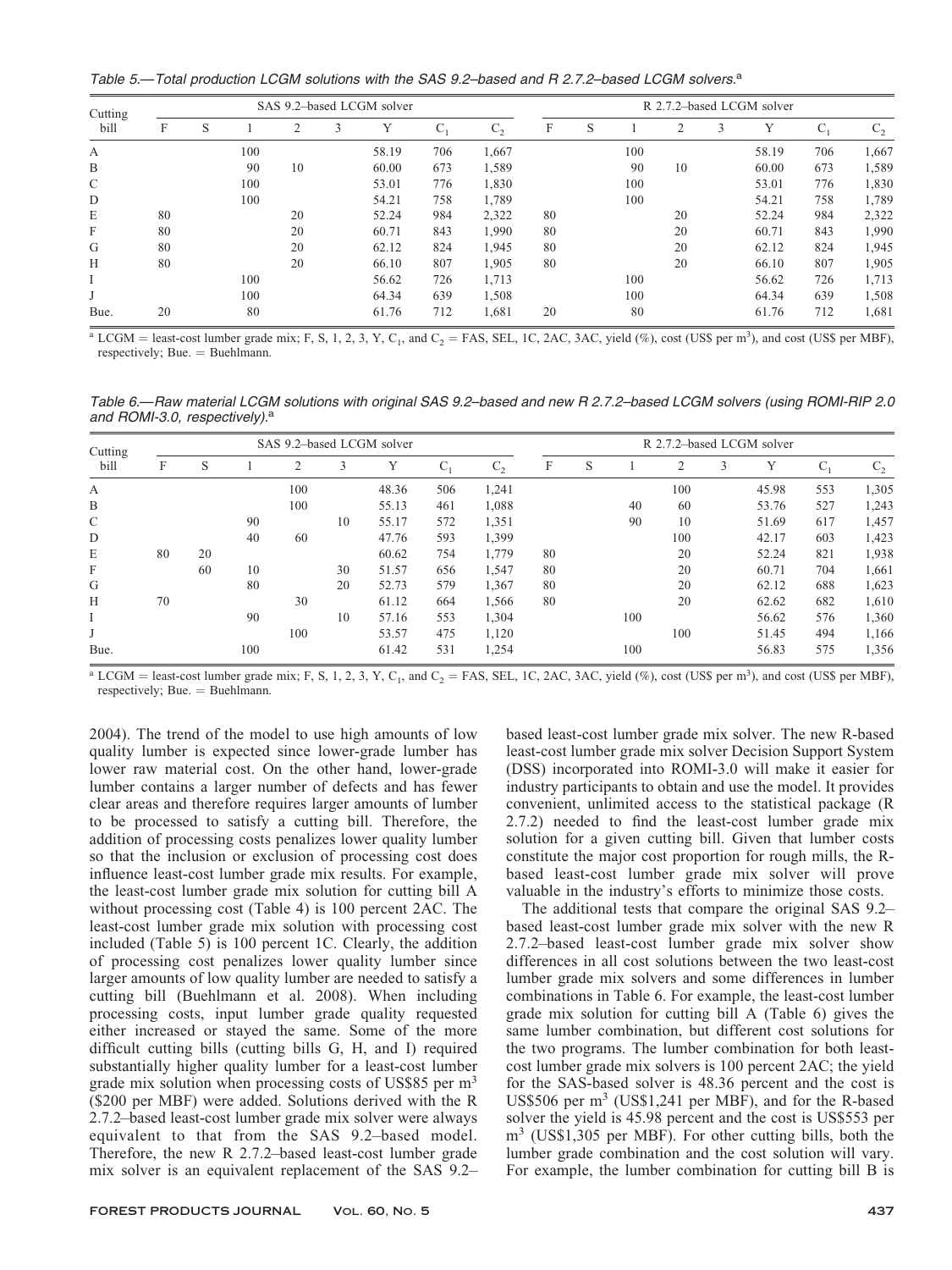100 percent 2AC with a yield solution of 55.13 percent and a cost of US\$461 per m3 (\$1,088 per MBF) for the SASbased program, and it is 40 percent 1C and 60 percent 2AC with a yield solution of 53.76 percent and a cost of US\$527 per m<sup>3</sup> (\$1,243 per MBF) for the R-based program. A twopaired t test ( $\alpha = 0.05$ ) indicates no significant difference in yield  $(P = 0.6609)$ . However, there is a significant difference in cost ( $P < 0.0001$ ) between the original SASbased least-cost lumber grade mix solver (that uses ROMI-RIP 2.0) and the new R 2.7.2–based least-cost lumber grade mix solver (that uses ROMI-3.0). These cost differences may be due to differences in the lumber combination and the yield generated by each rough mill simulation program. The yield differences may be due to changes in the all blades movable arbor and in the lumber cut-up optimization between ROMI-3.0 and ROMI-RIP 2.0. Previous results (Tables 4 and 5) show no differences in the statistical packages R 2.7.2 and SAS 9.2, which was the main objective of this research. Table 6 indicates a significant cost difference between the rough mill simulation programs ROMI-RIP 2.0 and ROMI-3.0. Future research is needed to determine which rough mill simulation program provides more realistic results.

## Summary and Conclusions

The least-cost lumber grade mix solution has been a topic of interest to both industry and academia due to the importance of lumber costs to wood products manufacturers. Solutions to the problem are obtained from least-cost lumber grade mix solver rough mill DSS that describe the lumber grade or grade mix that minimizes raw material or total dimension parts production costs (raw material plus processing cost).

Earlier least-cost lumber grade mix solvers used linear models to predict least-cost lumber grade mix solutions. Research has shown that linear modeling is sufficient only for a limited number of lumber grade combinations. A second-order polynomial least-cost lumber grade mix model was developed to predict least-cost lumber grade mix solutions without relying on the linearity assumption. This new least-cost lumber grade mix solver was incorporated into ROMI-3.0 and uses SAS 8.2 for statistical calculations. Since few, if any, rough mill operators have access to SAS, the USDA Forest Service purchased a SAS server license to allow free access to least-cost lumber grade mix users via the Internet. This research project investigated the possibility of eliminating the need for the government server running SAS by using the open source statistical package R 2.7.2 instead of SAS 8.2.

Comparison of the SAS-based and R-based least-cost lumber grade mix solvers indicates no difference between the two decision support systems. Therefore, the new Rbased least-cost lumber grade mix solver was incorporated into ROMI-3.0. Thus, the new version, ROMI-3.1, includes the R-based least-cost lumber grade mix solver, which can be installed and executed from a personal computer with no external computing resources.

#### Acknowledgments

The work upon which this publication is based was funded in part through a grant awarded by the Wood Education and Resource Center, Northeastern Area State and Private Forestry, US Forest Service. Technical support for coding R was provided by Dipayan Maiti and Nels Johnson with the Laboratory for Interdisciplinary Statistical Analysis (LISA) at the Department of Statistics at Virginia Polytechnic Institute and State University. The authors are grateful to two anonymous reviewers for their comments.

#### Literature Cited

- Anonymous. 2009. Appalachian pricing, red oak, area 1, kiln-dried, net. Weekly Hardwood Review. October 9, 2009. 26(4):28.
- Buck, R. 2009. Integrating the least-cost lumber grade mix solver into ROMI-3.0. Master's thesis. Virginia Polytechnic Institute and State University, Blacksburg. 138 pp.
- Buehlmann, U. 1998. Understanding the relationship of lumber yield and cutting bill requirements: A statistical approach. Doctoral dissertation. Virginia Polytechnic Institute and State University, Blacksburg. 221 pp.
- Buehlmann, U. and R. E. Thomas. 2000. Simulation software validation using real data. In: Proceedings of the International Conference on Flexible Automation and Intelligent Manufacturing (FAIM 2000), Vol. 1, G. Zhang, W. G. Sullivan, and M. Ahmad (Eds.), July 2000, College Park, Maryland; University of Maryland. pp. 459–468.
- Buehlmann, U. and R. Zaech. 2001. Lumber grade cost evaluation. Final Research Report. North Carolina State University, Raleigh. 12 pp.
- Buehlmann, U., X. Zuo, and R. E. Thomas. 2004. Linear programming and optimizing lumber quality composition in secondary hardwood dimension mills. Proc. Inst. Mech. Eng. B J. Eng. Manuf. 218: 143–147.
- Buehlmann, U., X. Zuo, and R. E. Thomas. 2008. Performance of the least-cost lumber grade-mix solver. Wood Fiber Sci. 40(3):427–435.
- Carino, H. F. and S. U. Foronda. 1990. SELECT: A model for minimizing blank costs in hardwood furniture manufacturing. Forest Prod. J. 40(5):21–36.
- Englerth, G. H. and D. R. Schumann. 1969. Charts for calculating dimension yields from hard maple lumber. Research Paper FL-118. USDA Forest Service, Forest Products Laboratory, Madison, Wisconsin. 12 pp.
- Fortney, W. B. 1994. Solving the lumber grade mix problem for a gang rip first layout with automated cross cut. Doctoral dissertation. University of Tennessee, Knoxville. 82 pp.
- Gatchell, C. J. 1985. Impact of rough-mill practices on yields. In: Proceedings of the Eastern Hardwood: The Source, the Industry, and the Market Symposium, J. C. White (Ed.), September 9–11, 1985, Harrisburg, Pennsylvania; Forest Products Research Society, Madison, Wisconsin. pp. 146–156.
- Gatchell, C. J., R. E. Thomas, and E. S. Walker. 1998. 1998 data bank for kiln-dried red oak lumber. General Technical Report NE-190. USDA Forest Service, Northeastern Research Station, Radnor, Pennsylvania. 47 pp.
- Hamilton, E. D., D. A. Butler, and C. C. Brunner. 2002. Cutting to order in the rough mill: A sampling approach. Wood Fiber Sci. 34(4): 560–576.
- Hanover, S. J., W. L. Hafley, A. G. Mullin, and R. K. Perrin. 1973. Linear programming and sensitivity analysis for hardwood dimension production. Forest Prod. J. 23(11):47–50.
- Harding, O. V. 1991. Development of a decision software system to compare rip-first and crosscut-first yields. Doctoral dissertation. Mississippi State University, Mississippi State. 145 pp.
- Laboratory for Interdisciplinary Statistical Analysis (LISA). 2009. Collaboration: Would your research benefit from an expert statistical analysis? Department of Statistics, Virginia Polytechnic Institute and State University, Blacksburg. http://www.lisa.stat.vt.edu/? q=collaboration. Accessed June 1, 2009.
- Lawson, P. S., R. E. Thomas, and E. S. Walker. 1996. OPTIGRAMI V2 user's guide. General Technical Report NE-222. USDA Forest Service, Northeastern Forest Experiment Station, Radnor, Pennsylvania.
- Lenth, R. V. 2009. rsm: Response-surface analysis. http://cran.r-project. org/web/packages/rsm/index.html. Accessed June 18, 2009.
- Martens, D. G. and R. L. Nevel. 1985. OPTIGRAMI: Optimum lumber grade mix program for hardwood dimension parts. Research Paper